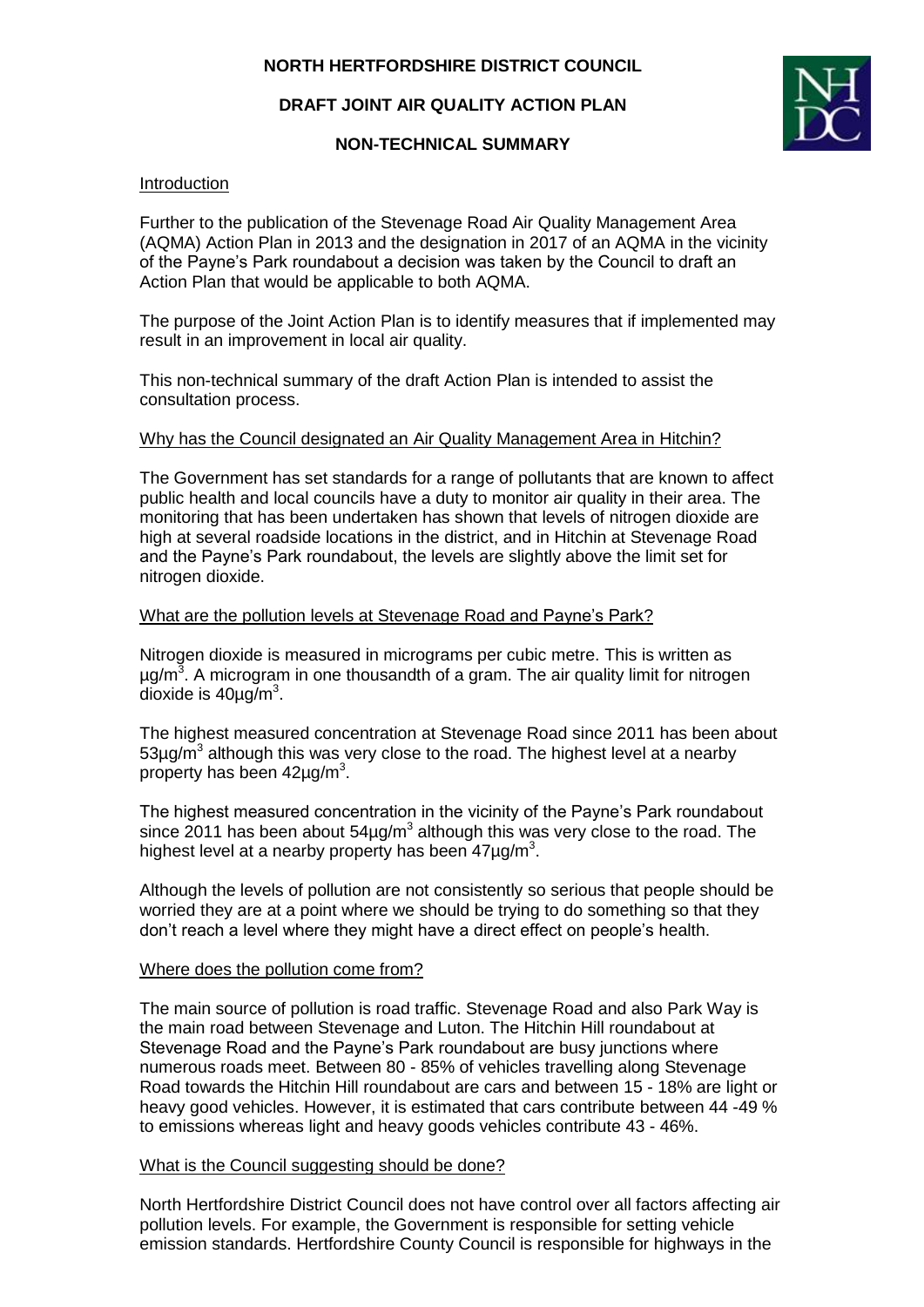district. However, the proposed measures in the draft Action Plan are realistic and proportionate, and should contribute towards the aim of improving air quality. The measures are split into nine broad categories and they have been prioritised for the purpose of this Joint Action Plan as follows:

- 1. Freight and delivery management
- 2. Vehicle fleet efficiency
- 3. Promoting travel alternatives
- 4. Promoting low emission transport
- 5. Traffic management
- 6. Transport planning and infrastructure
- 7. Alternatives to private vehicle use
- 8. Public information
- 9. Policy guidance and development control

Within each of these categories 22 specific measures have been identified and these can be found in Table 5.1 of the Draft Joint Action Plan report.